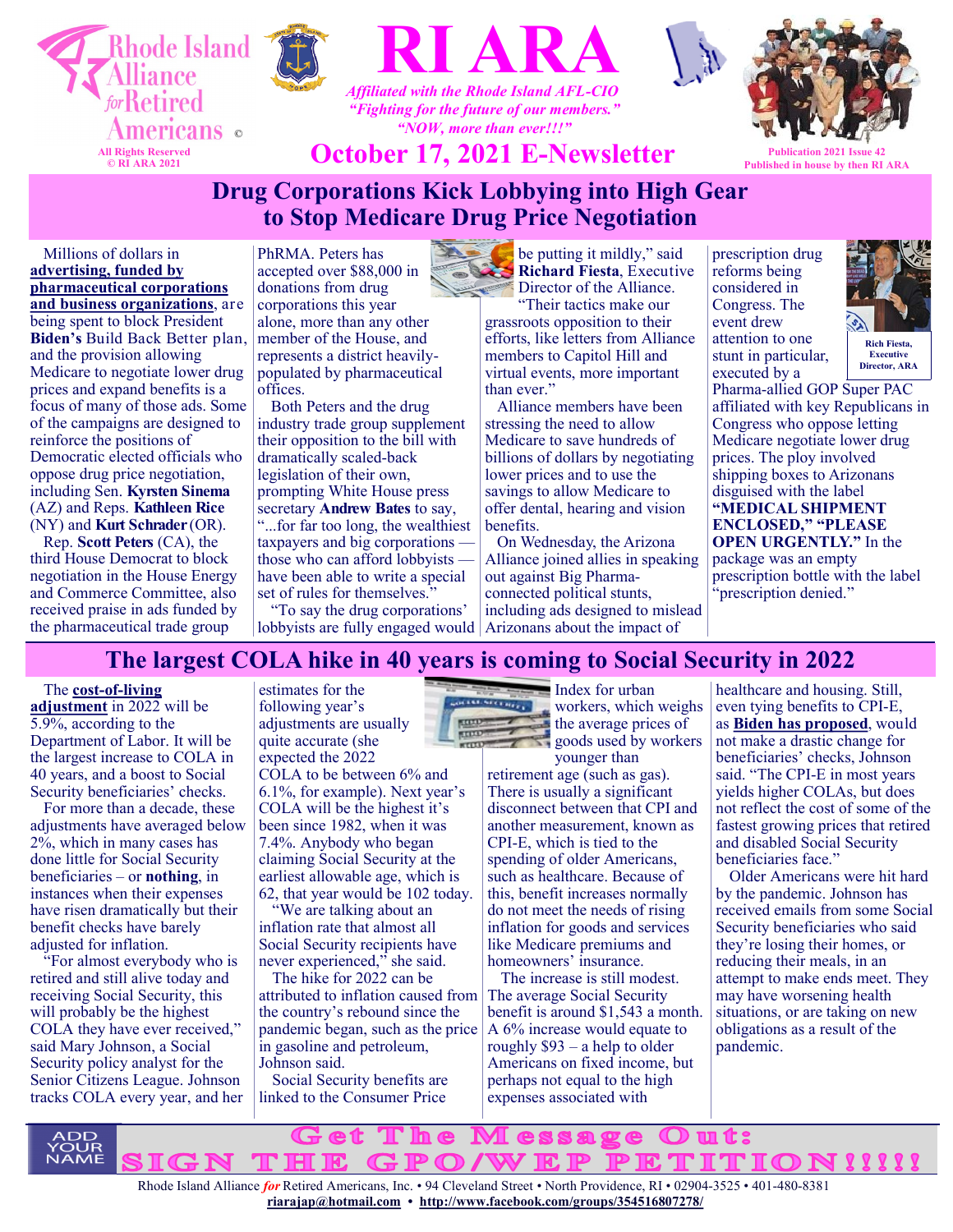# **Means Testing and Income Relating Undermines Medicare**

Some policymakers support "means testing" or "income relating" Medicare—making higher-income people pay more or get less—by raising premiums or cutting benefits for people above a certain income level. Some approaches would even lead to people getting no benefit at all from the dollars they already paid into Medicare.

Such proposals threaten to undermine the Medicare guarantee—that those who contributed to the system will have access to high-quality health care as they get older. They also fail to recognize that older adults with higher incomes already pay more for Medicare during their working lives and/or after retirement. For example:

- $\blacklozenge$  Higher earners already pay more for their benefits. The **[Medicare payroll tax](https://www.irs.gov/taxtopics/tc751)** is 1.45% for the employer and 1.45% for the employee, or 2.9% total. Unlike the Social Security payroll tax, the Medicare tax does not have a cap. This means that higherincome earners keep paying into Medicare no matter how high their incomes go. The more someone earns, the more they pay into Medicare.
- $\bullet$  In addition, some higherincome earners have a **[0.9%](https://www.irs.gov/newsroom/what-is-the-additional-medicare-tax)**

#### **[payroll](https://www.irs.gov/newsroom/what-is-the-additional-medicare-tax)  [surcharge](https://www.irs.gov/newsroom/what-is-the-additional-medicare-tax)** during their working lives. This is on top of the above payroll tax. The threshold for this additional Medicare tax is \$200,000 for single filers and \$250,000 for married filing jointly.

• Those who have incomes above \$88,000 per year pay more for their Medicare Part B premiums as well as any Part D (prescription drug coverage) premiums through the Income-Related Monthly Adjustment Amount (IRMAA). The **[Part](https://www.medicareinteractive.org/get-answers/medicare-health-coverage-options/original-medicare-costs/part-b-costs-for-those-with-higher-incomes)  [B IRMAA surcharges](https://www.medicareinteractive.org/get-answers/medicare-health-coverage-options/original-medicare-costs/part-b-costs-for-those-with-higher-incomes)** start at \$59.40/ per month, topping out at an extra \$343.10 per month for the highest earners. For Part D, **[the additional](https://www.medicareinteractive.org/get-answers/medicare-prescription-drug-coverage-part-d/medicare-part-d-costs/part-d-costs-for-those-with-higher-incomes)  [IRMAA premium](https://www.medicareinteractive.org/get-answers/medicare-prescription-drug-coverage-part-d/medicare-part-d-costs/part-d-costs-for-those-with-higher-incomes)** starts at \$12.30 per month, topping out at an extra \$77.10 per month for the highest earners.

Together, these policies mean that higher-income people already pay more for their Medicare benefits than lower-income people do. Further means testing would jeopardize the integrity and universality of Medicare.

It could also mean higher health care costs for the middle class. Some policymakers want to increase the IRMAA surcharge or lower the threshold from \$88,000, including in ways that would **[add surcharges for](https://www.kff.org/medicare/issue-brief/income-relating-medicare-part-b-and-part/)  [incomes under \\$50,000](https://www.kff.org/medicare/issue-brief/income-relating-medicare-part-b-and-part/)**. This undeniably would increase health care costs for

the middle class. This conversation is particularly relevant as lawmakers debate adding dental, vision, and hearing coverage to Medicare Part B in the budget reconciliation "Build Back Better" bill. Divisions among Democrats about the package's price tag and policies mean it is likely to shrink, which may include scaling back and reworking its health care provisions. One idea under consideration is to limit some or all of the new Medicare benefits **[to those with the lowest](https://news.bloomberglaw.com/health-law-and-business/moderate-democrats-pitch-income-limits-on-new-medicare-benefits)  [incomes](https://news.bloomberglaw.com/health-law-and-business/moderate-democrats-pitch-income-limits-on-new-medicare-benefits)**. Medicare Rights strongly opposes this strategy. It would set a terrible precedent, create additional complexity for beneficiaries and the program, and destabilize the risk pool increasing premiums and costs.

Policymakers must keep in mind that often, the sicker a beneficiary is, the more expensive their care will be. For those with serious and chronic illnesses, middle incomes can already fall short and even higher incomes can start to become inadequate. Instead of looking to make people

with Medicare pay more, the focus should be on bringing down the costs for everyone.

More means testing also undermines the universality and integrity of Medicare. By denying people the benefit they have been promised and that they've been contributing to, means testing undermines the Medicare guarantee. This chips away at the consistent, broad-based support for the program and could even cause some to drop Medicare entirely, raising costs on the middle- and lower-income beneficiaries who rely on the program.

Medicare remains an overwhelmingly popular benefit, as consistently demonstrated in public opinion polls regardless of age, income level, or political affiliation. American families are supportive of preserving Medicare because they know its value as a cornerstone of health and economic security. Further means testing would snatch some of that value away from people who are counting on Medicare to be there for them.

**[Take Action! Urge your](https://actionnetwork.org/letters/act-today-tell-congress-to-strengthen-medicare/?fbclid=IwAR0B5j36qDvZkUOYKSJyFH-AKxnCKqpKk7ECeDPzT_wdx4i4QeDxYHqnec4)  [lawmakers to improve—not](https://actionnetwork.org/letters/act-today-tell-congress-to-strengthen-medicare/?fbclid=IwAR0B5j36qDvZkUOYKSJyFH-AKxnCKqpKk7ECeDPzT_wdx4i4QeDxYHqnec4)  [undermine—Medicare in the](https://actionnetwork.org/letters/act-today-tell-congress-to-strengthen-medicare/?fbclid=IwAR0B5j36qDvZkUOYKSJyFH-AKxnCKqpKk7ECeDPzT_wdx4i4QeDxYHqnec4)  [budget reconciliation bill.](https://actionnetwork.org/letters/act-today-tell-congress-to-strengthen-medicare/?fbclid=IwAR0B5j36qDvZkUOYKSJyFH-AKxnCKqpKk7ECeDPzT_wdx4i4QeDxYHqnec4)**

## **Democrats Still Unable to Agree on how to Lower Drug Prices**

Because of unanimous Republican opposition to any current legislation being considered to lower prescription drug prices, all eyes are on the Democrats in both the House and the Senate. In particular, the two Senators receiving the most attention are Joe Manchin (D-W.Va.) and Kyrsten Sinema (D-Ariz.).

According to a report in Politico, last week Sinema "told the White House that she's opposed to the drug pricing proposals drafted by House Democrats, which could raise hundreds of billions of dollars to help finance Biden's party-line bill. A number of House moderates — most of whom have received substantial donations from the pharmaceutical industry and represent districts where drug companies employ thousands of



and therapies, echoing arguments the industry itself is pushing in ad campaigns."

Manchin has expressed support for drug pricing reform, but he has repeatedly said he'll only accept a price tag of \$1.5 trillion for the bill, or \$2 trillion less than the figure House and Senate Democrats have worked with for months.

Many lawmakers say they're confident they can still find a middle ground between the legislation favored by progressives that would empower Medicare to bargain directly with drug companies, and the version pushed by House centrists that would negotiate lower prices for a far narrower set of drugs. The



members argue a watereddown drug negotiation bill may be the best they can hope for given Democrats'

narrow voting margins and an onslaught of opposition from the pharmaceutical industry.

And with just a few weeks left to come to an agreement, the list of unresolved questions around the bill remains long. How many and what kind of drugs will be subject to negotiation? Will the government use an international or domestic benchmark for those negotiations, and how will they penalize drug companies that refuse to comply? How much can the government claw back from companies that raise their prices faster than inflation?

**House Drug Price Negotiation Bill - H.R. 3** On April 22, 2021, Representatives Frank Pallone (NJ), Richard Neal (MA) and Bobby Scott (VA) introduced the Elijah E. Cummings Lower Drug Costs Now Act (H.R. 3). The bill allows the government to negotiate lower drug prices for people covered by Medicare and private insurance.

 H.R. 3 repeals current law that prohibits the federal government from negotiating lower drug prices. It requires that the Secretary of Health and Human Services negotiate on up to 250 of the most expensive drugs, including insulin. The negotiated amount would be available to all payers, thus allowing workers covered by employer-sponsored plans to also benefit from the price reductions.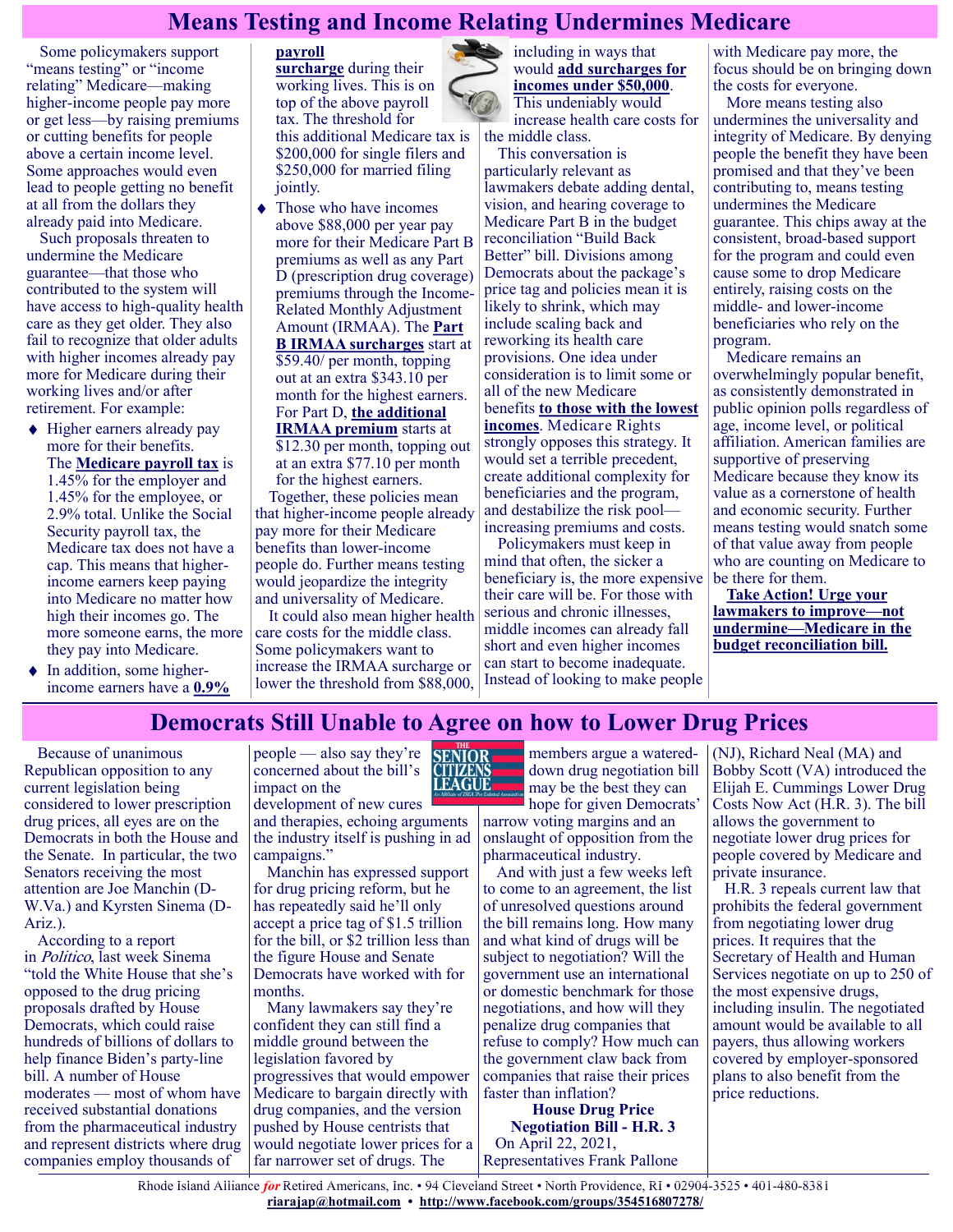## **OIG finds Medicare Advantage continues to overcharge government**

The HHS Office of the Inspector General once again **[reports](https://oig.hhs.gov/oei/reports/OEI-03-17-00474.pdf)** on huge Medicare Advantage overcharges to the federal government. It's pretty clear at this point that Medicare Advantage plans–health plans covering people with Medicare administered by private insurers –use whatever means possible to get paid more and more money. Because the government pays them a higher rate upfront for enrollees with multiple diagnoses–"risk-adjusts" its payments–Medicare Advantage plans invest in ways to identify as many diagnoses as possible for their enrollees.

To be clear, the upfront government payments to Medicare Advantage plans intended to cover their enrollees' care is in no one's interest other than that of the insurers offering Medicare Advantage plans. The Medicare Advantage plans receive these payments regardless of the cost of the services they cover.

There's no one policing them from taking taxpayer money and running, or spending as little as possible on care. The government's "capitated" payment system helps explain why the **[Government](https://justcareusa.org/well-kept-secrets-of-medicare-advantage-plans/)  [Accountability Office](https://justcareusa.org/well-kept-secrets-of-medicare-advantage-plans/)** has found high rates of inappropriate delays and denials in Medicare Advantage.

The Medicare Advantage plans receive higher fixed payments if they can show that their enrollees have multiple diagnoses. Consequently, the MA plans often hire companies or employ doctors to assess the health of their enrollees and identify as many diagnoses as possible. This practice is called "upcoding." It is eroding the Medicare Trust Fund and



premiums. The **[HHS Office of](https://oig.hhs.gov/oei/reports/OEI-03-17-00474.pdf)  [Inspector](https://oig.hhs.gov/oei/reports/OEI-03-17-00474.pdf)** 

**[General](https://oig.hhs.gov/oei/reports/OEI-03-17-00474.pdf)** "OIG" found that several of the larger insurers offering Medicare Advantage plans are hiking up their payments significantly through upcoding. It found as much as \$5 billion in potentially wrongful payments to these plans. And, lord knows the extent of the wrongful payments the OIG did not find.

The Office of the Inspector General did not name the 20 insurers it identified as responsible for the majority of overpayments. But, based upon what it did say, UnitedHealth was likely responsible for a significant amount of the upcoding and overpayments. Aetna and Humana are also engaged in upcoding that results in particularly large

overpayments. It appears that Medicare Advantage plans can overcharge the government with near impunity or accountability.

Not surprisingly, people enrolled in Medicare Advantage cost taxpayers significantly more than people in traditional Medicare. The question is why Congress allows them to continue when they cost more?

Will Congress put an end to the "risk-adjustment" gaming in Medicare Advantage? It would bring down the Part B premium for everyone with Medicare and strengthen the Medicare Trust Fund. It would also reduce the profits of insurers offering Medicare Advantage plans. The health insurers offering Medicare Advantage seem to think Congress will continue to condone this gaming. Their ranks are swelling.

## **US is a goldmine for pharmaceutical companies**

Public Citizen released **[a](https://www.citizen.org/article/united-we-spend-big-pharma-us-international-revenue-report/)  [report](https://www.citizen.org/article/united-we-spend-big-pharma-us-international-revenue-report/)** illustrating how the US is a goldmine for pharmaceutical companies. Pharmaceutical companies earn more from Americans who buy 20 best-selling prescription drugs than they do from everyone else in the world combined. No wonder that **[a](https://www.politico.com/news/2021/10/01/drug-price-negotiation-poll-harvard-514831)  [new Politico](https://www.politico.com/news/2021/10/01/drug-price-negotiation-poll-harvard-514831)-Harvard [poll](https://www.politico.com/news/2021/10/01/drug-price-negotiation-poll-harvard-514831)** shows that drug price negotiation is Americans' top policy priority for Congress right now.

Public Citizen analyzed the financial filings of the pharmaceutical companies

manufacturing 20 blockbuster drugs to arrive at its findings. It made clear that higher revenues in the US has nothing to do with the number of prescription drugs we take because **[we don't take more](https://www.commonwealthfund.org/publications/issue-briefs/2017/oct/paying-prescription-drugs-around-world-why-us-outlier)  [drugs than people in other](https://www.commonwealthfund.org/publications/issue-briefs/2017/oct/paying-prescription-drugs-around-world-why-us-outlier)  [countries](https://www.commonwealthfund.org/publications/issue-briefs/2017/oct/paying-prescription-drugs-around-world-why-us-outlier)**. It's all about drug prices in the US. Public Citizen's findings speak volumes as to why Pharma is so opposed to Medicare drug price negotiation. We're talking \$158 billion in total revenue for just 20 drugs, nearly two-thirds (64



percent) of which comes from Americans. To date, Congress has

expressly forbidden Medicare from negotiating drug prices, driving up drug costs.

Pharmaceutical company profits would fall tens of billions of dollars a year if Americans paid prices comparable to people in other wealthy countries. That's looking less and less likely as the Democrats try to pass legislation around drug prices. Perhaps, members will agree to some Medicare drug price

negotiation and drug price increases capped at inflation but that's not at all a done deal.

In the meantime, Americans are forced to pay too high prices for our drugs relative to people in every other country or go without them. Pharmaceutical companies profit handsomely from their monopoly pricing power for brand-name drugs. Insurers and pharmacy benefit managers also make a lot of money off of high drug prices, but pharmaceutical companies earn more.

# **USPS Postal Banking Pilot Launched in Four Cities**

The United States Postal Service (USPS) has begun a **paycheck-[cashing service](https://u1584542.ct.sendgrid.net/ss/c/atcYNHk4Eh2YdGnwBh-YDDUV27dB1SLFWpo-Uwox6EP8AtdKzwousV6oaNz614BcGfoKTUzUq5fBdVXzYAMjZQRj7aXmI1UHGH_TCMOg-PJkyPDS16SWMfwPfKYQ6GXsrJqjbFwm4AMpYnL19I3B7zBcjdXvmcpbt_txoQX_MrjyYvZAaFU2pS1EqljvuqoaQsq9ywFMrleJMK7LTn8H3CydsgHR3)** pilot program in several locations across the East Coast, where patrons can cash paychecks for Visa gift cards up to \$500. Postal customers can redeem paychecks in Washington, DC; Baltimore; Falls Church, Virginia; and the Bronx. While currently limited, the program is anticipated to expand across the

country and offer additional financial services such as ATMs. It grew from an agreement with the Americans Postal Workers Union (APWU).

The Post Office's foray into banking services offers a safer alternative for underbanked and unbanked individuals, who previously relied on predatory paycheck cashing stores and



General **Louis DeJoy** begins to implement **[plans to](https://u1584542.ct.sendgrid.net/ss/c/atcYNHk4Eh2YdGnwBh-YDDUV27dB1SLFWpo-Uwox6EP8AtdKzwousV6oaNz614BcZjVwbfhDBgUG7fvgIywtzplY0g9rZhhyA8WWBJ_SkcUlKMwcnnIrsWA6CtU_0vGy-6b1_1kMMzFAsTudRf2OhH5CIm8nh-i929f9IXZiqfjZHsC32GcbtglwdvIzMLpP6tpZ0mDYPIsYEGpz-OhsSuGnOFiIg)  [deliberately slow the mail](https://u1584542.ct.sendgrid.net/ss/c/atcYNHk4Eh2YdGnwBh-YDDUV27dB1SLFWpo-Uwox6EP8AtdKzwousV6oaNz614BcZjVwbfhDBgUG7fvgIywtzplY0g9rZhhyA8WWBJ_SkcUlKMwcnnIrsWA6CtU_0vGy-6b1_1kMMzFAsTudRf2OhH5CIm8nh-i929f9IXZiqfjZHsC32GcbtglwdvIzMLpP6tpZ0mDYPIsYEGpz-OhsSuGnOFiIg)** to raise revenue, with the delivery time for standard first class mail going from three days to five. These service delays are coupled with postage price increases.

"Postal banking isn't new -- it has existed for decades before ending in 1967," said **Joseph Peters, Jr.**, Secretary-



Treasurer of the Alliance. "Post Offices are essential centers of communities across the country and adding banking services makes sense for Americans and the Postal Service."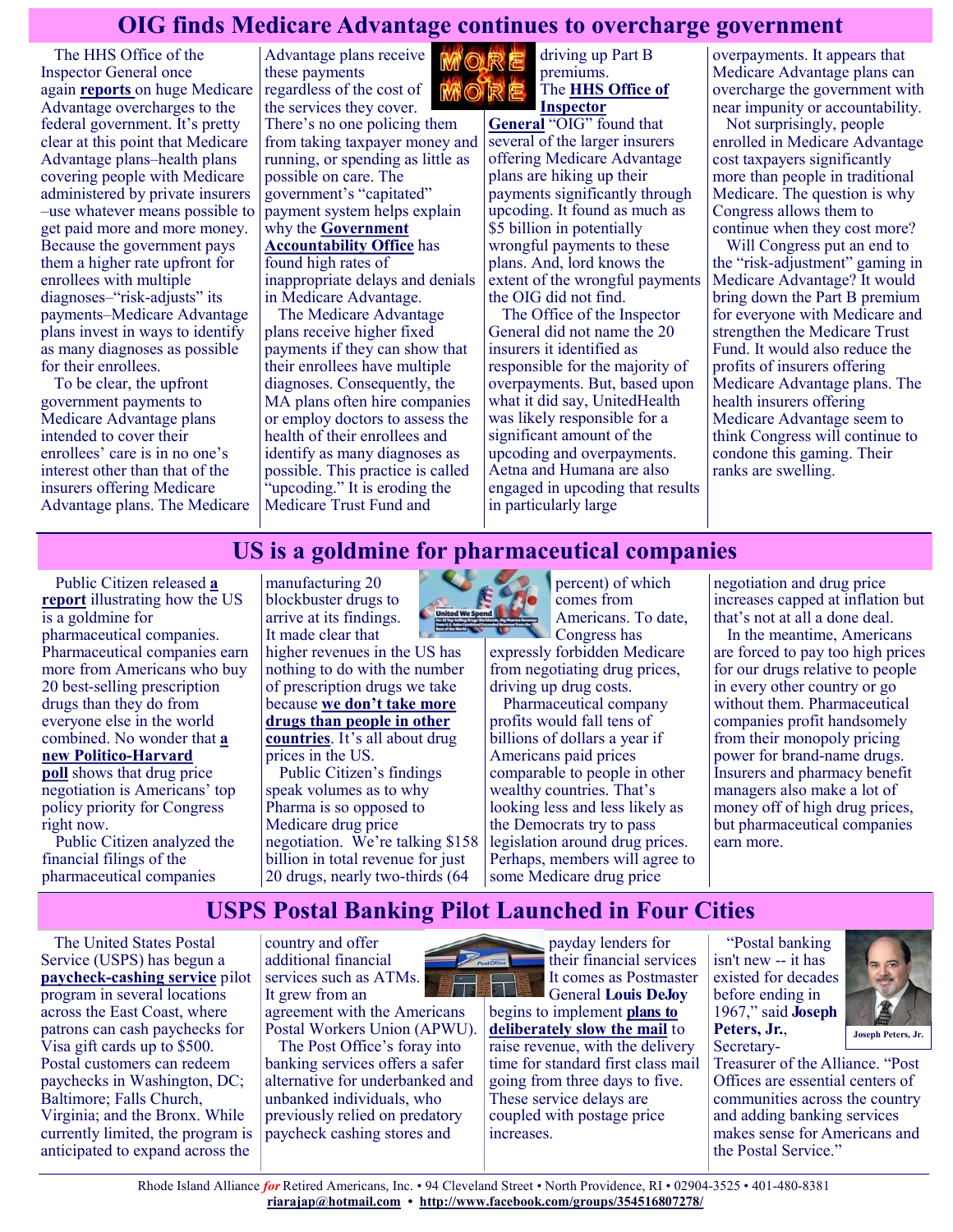## **Merck charged with blocking generic competition**

Paige Minemeyer reports for **[FierceHealthcare](https://www.fiercehealthcare.com/payer/humana-centene-sue-merck-over-pay-for-delay-deal-for-cholesterol-drugs)** on a lawsuit filed by two insurers against Merck for using its power to block generic competition to its cholesterol drugs, Zetia and Vytorin. A third insurer filed a separate lawsuit alleging the same. Until Congress steps in to negotiate drug prices, pharmaceutical companies will game the system every which way they can to protect and increase their profits.

**What is the allegation against Merck?** After many years of marketing a drug without competitors, Merck lost its exclusivity for Zetia, a

cholesterol-lowering drug. As a result, Merck should have lost its monopoly pricing power for Zetia, as generic drugs like Zetia could be sold. But, to keep that power and its enormous profits, the plaintiff insurers claim that Merck paid a generic competitor not to sell a generic drug for five years. This not uncommon practice of pharmaceutical companies is called "pay for delay."

The insurers argue that, as a result of Merck's pay-for-delay agreement with the generic competitor, the insurers overpaid hundreds of millions of dollars

for their enrollees' cholesterol-lowering drugs. They further argue **BLOCKED** that Merck profited from its wrongful behavior to the tune of billions of dollars.

> The generic drug manufacturer also reaped significant revenue for delaying production of a generic drug like Zetia. Merck paid it handsomely to hold off. But, the insurers and their enrollees paid big time.

**What is to be done?** The only way to fix this problem and all the other gaming that the pharmaceutical corporations engage in to maximize profits is

for the government to regulate drug prices. Regulating drug prices would also **[save tens of](https://justcareusa.org/the-deadly-consequences-of-out-of-pocket-drug-costs/)  [thousands of lives](https://justcareusa.org/the-deadly-consequences-of-out-of-pocket-drug-costs/)** a year, enabling people who currently go without lifesaving medicines because they can't afford them to fill their prescriptions.

At this moment, the Democrats in Congress are trying to find a way to bring down drug prices. But, so many Democrats, along with Republicans, are in the pockets of the pharmaceutical companies. It's still not clear what they will be able to accomplish.

## **Senior citizen advocacy group tells Congress that Social Security recipients should get \$1,400 stimulus payment**

A senior citizens advocacy group asked Congress to send \$1,400 stimulus payments to Social Security recipients who are struggling with the rising cost of living.

The Senior Citizens League said in a letter to Senate and House leaders that many seniors have seen their financial situations worsen as the "government has forgotten about us."

Social Security recipients got a **[1.3% cost](https://www.ssa.gov/oact/cola/latestCOLA.html)-of-living [increase](https://www.ssa.gov/oact/cola/latestCOLA.html)** in their payments for

2021, the slimmest increase since 2017. "We've heard from

thousands of [seniors] who have exhausted their retirement savings," the group wrote a letter sent earlier this month.

With their savings shrinking, some senior citizens have begun rationing their prescription drugs, the group said.

Others told the group they had "started eating just one meal a day." Those were just "a few of the drastic steps so many have



had to take because of what inflation has done to them this year," the group said.

Next year, Social Security recipients are expected to get an about 6% bump in payments as a cost-of-living

increase, **[AARP](https://www.aarp.org/retirement/social-security/info-2021/cola-2022-increase-forecast.html)** and other outlets reported. But that jump could trigger higher tax rates for some, the group said. The \$1,400 stimulus "could help defray" those higher costs.

"It is unlikely Congress will take action on our proposal this

year but if we can build enough support from seniors for it, we are hopeful it can become a major issue next year and that Congressional support for it will grow," the group said in **[a](https://seniorsleague.org/weekly-update-for-week-ending-october-2-2021/)  [recent blog post.](https://seniorsleague.org/weekly-update-for-week-ending-october-2-2021/)**

The group has spent more than \$2 million lobbying Washington lawmakers on seniors issues since 2005, according to public lobbying data compiled by **[ProPublica](https://projects.propublica.org/represent/lobbying/search?search=trea+AND+senior+AND+citizens+AND+league)**.

## **A Wrenching Farewell: Bidding Adieu to My Primary Care Doctor After Nearly 30 Years**

I hadn't expected the tears. My primary care doctor and I were saying goodbye after nearly 30 years together.

"You are a kind and a good person," he told me after the physical exam, as we wished each other good luck and good health.

"I trust you completely — and always have," I told him, my eyes overflowing.

"That means so much to me," he responded, bowing his head.

Will I ever have another relationship like the one with this physician, who took time to ask me how I was doing each time he saw me? Who knew me from my first months as a young mother, when my thyroid went haywire, and who since oversaw all my medical concerns, both large and

small?

It feels like an essential lifeline is being severed. I'll miss him dearly.

This isn't my story alone; many people in their 50s, 60s and 70s are similarly undergoing this kind of wrenching transition. A decade from now, at least 40% of the physician workforce will be 65 or older, according to **[data](https://www.aamc.org/news-insights/press-releases/new-aamc-report-confirms-growing-physician-shortage)  [from the Association of](https://www.aamc.org/news-insights/press-releases/new-aamc-report-confirms-growing-physician-shortage)  [American Medical Colleges.](https://www.aamc.org/news-insights/press-releases/new-aamc-report-confirms-growing-physician-shortage)** If significant numbers of doctors retire, as expected, physician shortages will swell. Earlier this year, the AAMC projected an unmet need for up to 55,200 primary care physicians and 86,700 specialists by 2033, amid the rapid growth of the elderly population.

has made the outlook even worse, at least in the near term. When the Physicians Foundation, a nonprofit research

organization, **[surveyed 2,504](https://physiciansfoundation.org/physician-and-patient-surveys/the-physicians-foundation-2021-physician-survey/?utm_source=news&utm_medium=press-release&utm_campaign=PF_Survey_2021&utm_content=PR)  [doctors](https://physiciansfoundation.org/physician-and-patient-surveys/the-physicians-foundation-2021-physician-survey/?utm_source=news&utm_medium=press-release&utm_campaign=PF_Survey_2021&utm_content=PR)** in May and June, 61% reported "often experiencing" burnout associated with financial and emotional strain. Two percent said they had retired because of the pandemic; another 2% had closed their practices.

Twenty-three percent of the doctors surveyed said they'd like to retire during the next year.

Baby boomers, like me, whose medical needs are intensifying even as their longtime doctors bow out of practice, are most likely to be affected.

Stress from the covid pandemic having someone who's known "There's a lot of benefit to

your medical history for a long time," especially for older adults, said Dr. Janis Orlowski, AAMC's chief health care officer. When relationships with physicians are disrupted, medical issues that need attention can be overlooked and people can become less engaged in their care, said Dr. Gary Price, president of the Physicians Foundation.

My doctor, who's survived two bouts of cancer, didn't mention the pandemic during our recent visit. Instead, he told me he's turning 75 a week before he closes the practice at the end of October. Having practiced medicine for 52 years, 40 as a solo practitioner, "it's time for me to spend more time with family," he explained….**[Read](https://khn.org/news/article/retirement-primary-care-physician-finding-new-doctor-after-30-years/)  [More](https://khn.org/news/article/retirement-primary-care-physician-finding-new-doctor-after-30-years/)**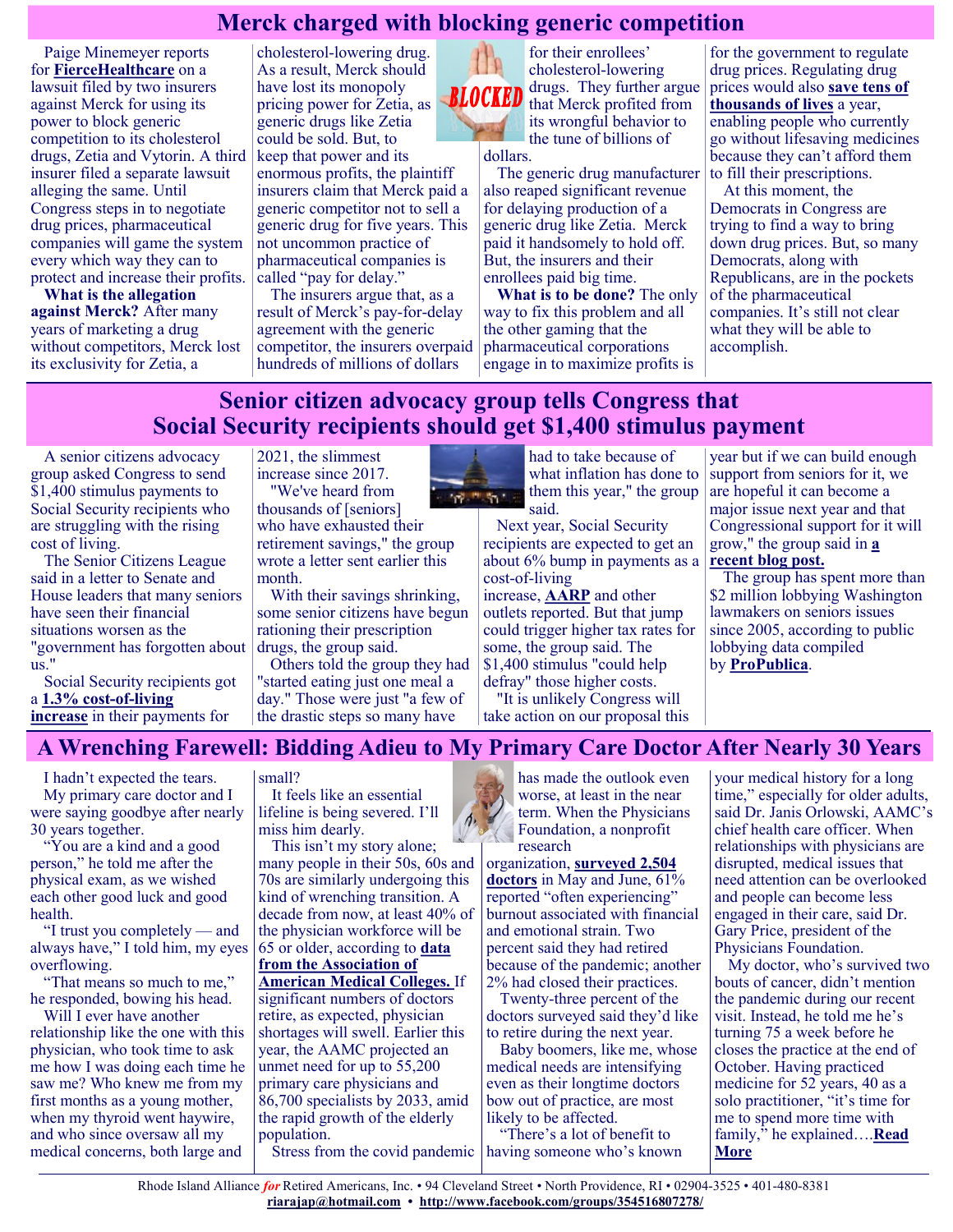## **Pfizer COVID-19 Vaccine Boosters Covered by Medicare with No Cost-Sharing**

The Centers for Medicare & Medicaid Services (CMS) recently **[announced](https://www.cms.gov/newsroom/press-releases/cms-will-pay-covid-19-booster-shots-eligible-consumers-can-receive-no-cost)** Medicare will cover booster doses of the Pfizer COVID-19 vaccine without any cost-sharing. As with the initial vaccinations, there will be no applicable copayment, coinsurance, or deductible.

Medicare beneficiaries who are 65 and older or at **[high risk](https://www.cdc.gov/media/releases/2021/p0924-booster-recommendations-.html)** can get the shot six months after they receive their second dose of the Pfizer COVID-19 vaccine. The Pfizer boosters are **[authorized](https://www.fda.gov/news-events/press-announcements/fda-authorizes-booster-dose-pfizer-biontech-covid-19-vaccine-certain-populations)** by the Food and Drug Administration (FDA) and **[recommended](https://www.cdc.gov/media/releases/2021/p0924-booster-recommendations-.html)** by the Centers for Disease Control and Prevention (CDC). The agencies expect decisions about boosters for people who received the **[Moderna](https://www.cnet.com/health/fda-could-authorize-moderna-covid-booster-vaccine-at-a-half-dose-what-to-know/)** or **[Johnson &](https://www.cnet.com/health/j-j-vaccine-boosters-who-needs-one-and-when-can-you-get-it/)** 

**[Johnson](https://www.cnet.com/health/j-j-vaccine-boosters-who-needs-one-and-when-can-you-get-it/)** vaccines will be forthcoming.

CMS also said the boosters will

be covered without costsharing for nearly all Medicaid and Children's Health Insurance Program (CHIP) enrollees, and for eligible consumers in the commercial health insurance market.

This coverage policy comes at a critical time. As

the **[CDC](https://www.cdc.gov/media/releases/2021/p0924-booster-recommendations-.html)** explained, "[w]ith the Delta variant's dominance as the circulating strain and cases of COVID-19 increasing significantly across the United States, a booster shot will help strengthen protection against severe disease" for those who are vulnerable to exposure or serious illness.

Since the start of the pandemic, older adults have been among the hardest-hit

populations, **[experiencing](https://www.kff.org/policy-watch/covid-19-deaths-among-older-adults-during-the-delta-surge-were-higher-in-states-with-lower-vaccination-rates/)** higher rates of hospitalization and death than other age groups. While these instances declined once

widespread vaccination efforts began, a new Kaiser Family Foundation

(KFF) **[analysis](https://www.kff.org/policy-watch/covid-19-deaths-among-older-adults-during-the-delta-surge-were-higher-in-states-with-lower-vaccination-rates/)** reveals a troubling trend: COVID-19 related **[deaths](https://covid.cdc.gov/covid-data-tracker/#demographicsovertime)** among older adults are on the rise amid the Delta surge.

One reason for this could be lagging vaccinations. Recent **[CDC data](https://www.cdc.gov/vaccines/acip/meetings/downloads/slides-2021-9-23/03-COVID-Oliver.pdf)** show vaccines remain effective at preventing hospitalizations and death. Although older adults **[have the](https://covid.cdc.gov/covid-data-tracker/#vaccination-demographics-trends)  [highest vaccination rate](https://covid.cdc.gov/covid-data-tracker/#vaccination-demographics-trends)** among all age groups (83.7%), it varies widely across states, from 95.3% in Vermont to just 71.3% in West Virginia.

The KFF report indicates there is a correlation. The authors found that during the study period (July 1 through September 25), states with the lowest vaccination rates had the highest death rates, at nearly two times

the national average of 93 per 100,000 people 65 and older. Conversely, states with the highest vaccination rates experienced relatively low death rates. For example, in Massachusetts, 88.8% of older adults have been vaccinated and the death rate (28 per 100,000) was about 7 times lower than in Arkansas (198 per 100,000), which has a vaccination rate of 72.8%.

KFF notes other factors could also be at work—many older adults were among the first to receive the COVID-19 vaccine and may be among the first to experience **[decreasing vaccine](https://www.cdc.gov/mmwr/volumes/70/wr/mm7037a7.htm?s_cid=mm7037a7_w)  [effectiveness](https://www.cdc.gov/mmwr/volumes/70/wr/mm7037a7.htm?s_cid=mm7037a7_w)** over time—which the booster shots could help address.

## **Older adults in US face high cost-related barriers to care**

A new report from

the **[Commonwealth Fund](https://www.commonwealthfund.org/publications/surveys/2021/oct/when-costs-are-barrier-getting-health-care-older-adults-survey)** finds that cost is a large barrier to care for older adults in the US, larger than it is for older adults in 10 other wealthy countries. Consequently, many older adults in the US postpone needed care or forgo it altogether.

Congress is aware that cost is a barrier to care for people with Medicare. In response, it is looking at add vision, hearing and dental benefits to Medicare. That could be a huge help for the 63 million people with Medicare, so long as their out-of-pocket costs are minimal. Otherwise, these costs could render the additional benefits meaningless for a large cohort of people with Medicare; they would be

functionally uninsured. Today, older adults in the US spend more on healthcare than older adults in other nations.

About 8.5 percent of older adults in the US skip or postpone needed care because of the cost. In sharp contrast, in Germany, the Netherlands, Norway, and Sweden, fewer than two percent of older adults report facing financial barriers to care. Even in Switzerland and Australia, which impose high out-of-pocket costs on older adults, older adults are less likely to skip or delay care than older adults in the US.

Not surprisingly, older adults in the US are also twice as likely not to fill their prescriptions and skip doses because of the cost



countries. A recent **[NBER](https://justcareusa.org/the-deadly-consequences-of-out-of-pocket-drug-costs/)**  [study](https://justcareusa.org/the-deadly-consequences-of-out-of-pocket-drug-costs/) found that an increase in prescription

drug copays of as little as \$10.40 keeps more than one in five older adults from filling life-saving prescriptions. As a result, thousands of people with Medicare die prematurely every year.

Some Democrats in Congress are saying that the government doesn't have the money to cover a larger share of health care costs for people with Medicare. In fact, right now, Medicare Advantage plans are getting government rebates of \$140 per enrollee per month, along with billions a year in overpayments relative

to traditional Medicare. Congress could take some or all of that money and put it towards lower out-of-pocket costs and a reasonable out-of- pocket cap in both traditional Medicare and Medicare Advantage.

More people with Medicare would not feel the need to forgo critical care if Congress reallocated those tens of billions of additional dollars towards lower out-of-pocket costs for everyone with Medicare and an out-of-pocket cap in traditional Medicare.

The Commonwealth Fund's report compared cost-related barriers to health care in the US with those in 10 other wealthy countries.

## **Support BCTGM Kellogg Members on Strike**

For more than a year throughout the COVID-19 pandemic, Kellogg workers around the country have been working long, hard hours, day in and day out, to produce Kellogg ready-to-eat cereals for American families.

Kellogg's response to these loyal, hardworking employees has been to demand these

workers give up quality health care, retirement benefits, and holiday and vacation pay. The company continues to threaten to send additional

jobs to Mexico if workers do not accept outrageous proposals that take away protections that workers have had for decades.



Kellogg is making these demands as they rake in record profits, without regard for the wellbeing of the

hardworking men and women who make the products that have created the company's massive profits.

BCTGM members in **[Battle](https://actionnetwork.org/forms/local3g)** 

**[Creek,](https://actionnetwork.org/forms/local3g) [Omaha,](https://actionnetwork.org/forms/local50g) [Lancaster](https://actionnetwork.org/forms/local374g)** and **[Memphi](https://actionnetwork.org/forms/local252g)**s produce Kellogg ready -to-eat cereals including: Rice Krispies, Raisin Bran, Froot Loops, Corn Flakes and Frosted Flakes.

**[Add your name and pledge](https://actionnetwork.org/forms/bctgm-kellogg)  [your support to the striking](https://actionnetwork.org/forms/bctgm-kellogg)  [BCTGM Members at Kellogg.](https://actionnetwork.org/forms/bctgm-kellogg)**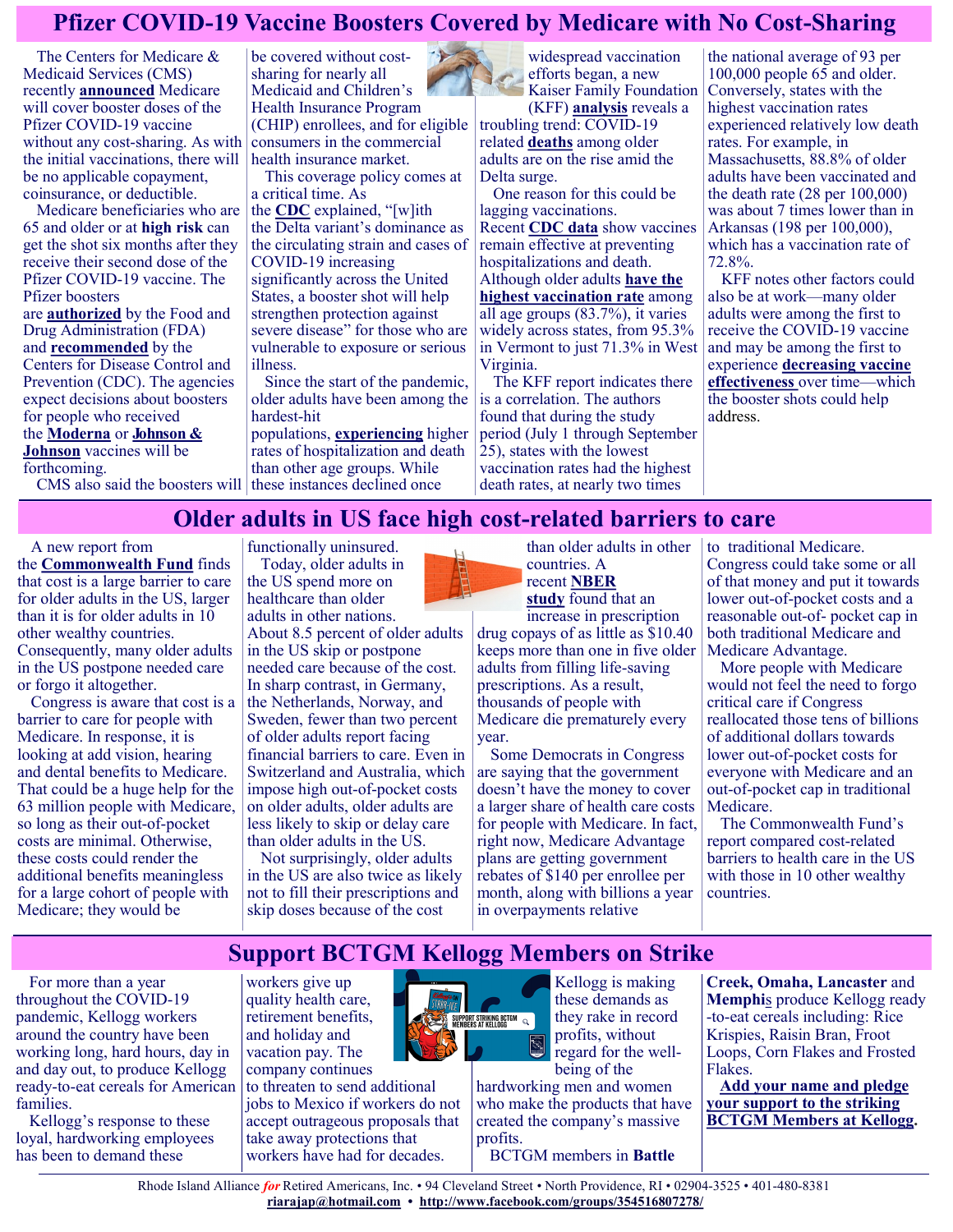## **New Law Bans Harassment at Vaccination Sites, but Free Speech Concerns Persist**

It's now illegal in California to harass people on their way into a vaccination clinic, under a law signed Friday by Gov. Gavin Newsom.

But First Amendment experts continue to **[raise legal](https://californiahealthline.org/news/article/a-california-bill-would-limit-protests-at-vaccination-sites-does-it-violate-the-first-amendment/)  [questions](https://californiahealthline.org/news/article/a-california-bill-would-limit-protests-at-vaccination-sites-does-it-violate-the-first-amendment/)** about the law's constitutionality, including its definition of harassment.

The new law, which takes effect immediately, makes it a misdemeanor to harass, intimidate, injure or obstruct people on their way to get a covid -19 or any other kind of vaccine, punishable by a maximum \$1,000 fine and/or up to six months in jail.

Even though the measure, [SB](https://leginfo.legislature.ca.gov/faces/billTextClient.xhtml?bill_id=202120220SB742) 

[742,](https://leginfo.legislature.ca.gov/faces/billTextClient.xhtml?bill_id=202120220SB742) was amended to remove a phrase that free speech experts said made it unconstitutional, they maintain that the new version still violates the First Amendment.

"It sweeps up broad activities that are protected by the First Amendment and defines them as harassing," said David Snyder, executive director of the First Amendment Coalition, which advocates for free speech and government transparency. "That problem hasn't changed at all."

But the law is more necessary than ever, said Catherine Flores Martin, executive director of the California Immunization Coalition, which promotes

abroad. While you would have to pay an

vaccines. Martin said she has advocated for provaccine legislation for

years, and that the atmosphere surrounding vaccination, especially covid vaccines, has grown threatening and toxic.

"Our biggest concern is when children are getting vaccinated," she said. "Some of these people feel like they need to protest, and that's scary and extremely inappropriate."

The bill was introduced by state Sen. Richard Pan (D-Sacramento), who chairs the Senate health committee and was inspired to write this new measure after protesters briefly shut down

a mass covid vaccination site at **[Dodger Stadium](https://www.latimes.com/california/story/2021-01-30/dodger-stadiums-covid-19-vaccination-site-shutdown-after-dozens-of-protesters-gather-at-entrance)** in January. Pan is a practicing pediatrician who still administers vaccines, and has been threatened, assaulted and called out by name at protests.

Pan has been at the center of California's vaccine wars since long before the covid pandemic, and has been targeted by antivaccine groups for introducing laws that made it harder for parents to refuse routine vaccinations for their kids, including a **[2015](https://leginfo.legislature.ca.gov/faces/billTextClient.xhtml?bill_id=201520160SB277)** law that eliminated personal belief exemptions and another approved in **[2019](https://leginfo.legislature.ca.gov/faces/billTextClient.xhtml?bill_id=201920200SB276)** that made it harder to get medical ones….**[Read More](https://khn.org/news/article/california-law-bans-harassment-at-vaccination-sites-free-speech-concerns/)**

# **Dear Marci:** *What is a Medigap?*

#### *Dear Marci,*

*I am 65 years old and have Original Medicare. I receive a lot of costly care and have heard from my doctor that I should look into purchasing a Medigap policy to help lower my out-ofpocket costs. Can you tell me more about Medigaps? -Louis (Buffalo, WY)*

Dear Louis,

Medigaps are health insurance policies that offer standardized benefits to work with **[Original](https://medicarerights.us15.list-manage.com/track/click?u=1621f54a596f3717c22815356&id=e30574e6b4&e=88d22ba1fe)  [Medicare](https://medicarerights.us15.list-manage.com/track/click?u=1621f54a596f3717c22815356&id=e30574e6b4&e=88d22ba1fe)** (not with **[Medicare](https://medicarerights.us15.list-manage.com/track/click?u=1621f54a596f3717c22815356&id=deb4d516a6&e=88d22ba1fe)  [Advantage](https://medicarerights.us15.list-manage.com/track/click?u=1621f54a596f3717c22815356&id=deb4d516a6&e=88d22ba1fe)**). They are sold by private insurance companies and are designed to cover deductibles, coinsurance, and copayments. People may refer to these charges as the "gaps" in Original Medicare's coverage, hence the term "Medigap." If you have a Medigap, you will likely not have any out-of-pocket costs for an inpatient hospital stay or outpatient doctors' visits if your **[providers accept Medicare](https://medicarerights.us15.list-manage.com/track/click?u=1621f54a596f3717c22815356&id=243bc3b9e5&e=88d22ba1fe)  [assignment](https://medicarerights.us15.list-manage.com/track/click?u=1621f54a596f3717c22815356&id=243bc3b9e5&e=88d22ba1fe)**. Medigaps may also cover health care costs that Medicare does not cover at all, like care received when travelling

additional monthly premium for your Medigap, your out-ofpocket costs for the care you receive is greatly limited. This means Original Medicare and a Medigap may be a more affordable option for you if you have more health needs and receive costly medical care throughout the year. You can read more about the [differences](https://medicarerights.us15.list-manage.com/track/click?u=1621f54a596f3717c22815356&id=0ccaeaf730&e=88d22ba1fe)  [between having a Medicare](https://medicarerights.us15.list-manage.com/track/click?u=1621f54a596f3717c22815356&id=0ccaeaf730&e=88d22ba1fe)  [Advantage Plan and having](https://medicarerights.us15.list-manage.com/track/click?u=1621f54a596f3717c22815356&id=0ccaeaf730&e=88d22ba1fe)  [Original Medicare with a](https://medicarerights.us15.list-manage.com/track/click?u=1621f54a596f3717c22815356&id=0ccaeaf730&e=88d22ba1fe)  [Medigap here.](https://medicarerights.us15.list-manage.com/track/click?u=1621f54a596f3717c22815356&id=0ccaeaf730&e=88d22ba1fe)

Depending on where you live and when you became eligible for Medicare, you have up to 10 different Medigap policies to choose from: A, B, C, D, F, G, K, L, M, and N (policies in Wisconsin, Massachusetts, and Minnesota have different names). Each policy offers a different set of standardized benefits, meaning that policies with the same letter name offer the same benefits. However, premiums vary from company to company.

- All policies must 1<sup>0</sup> Dear Marci offer the following basic benefits:
	- Hospital coinsurance coverage
	- ◆ 365 additional days of full hospital coverage
	- Full or partial coverage for the 20% coinsurance for provider charges and other Part B services
	- Full or partial coverage for the first three pints of blood you need each year
	- Hospice coinsurance for drugs and respite care

Beyond these basic benefits, each standardized Medigap covers a different amount of your Medicare cost-sharing. Medigap policy A is often the least expensive, but it only covers the basic benefits listed above. Policies C and F are the most comprehensive, but they generally have higher premiums. Depending on which Medigap policy you choose, you can get coverage for additional expenses, including:

- Hospital deductible
- ◆ Skilled nursing facility

#### coinsurance

- ◆ Part B deductible\*
- Emergency care outside the U.S.
- ◆ At-home recovery
- ◆ Preventive care that Medicare does not cover

Excess physician's charges \*People newly eligible for Medicare on or after January 1, 2020, cannot purchase Medigaps that pay for the Part B deductible. This includes Plan C and Plan F. If you became Medicare-eligible before this date, you will still be able to purchase Plan C or Plan F

To learn about Medigaps in your state and your options, I recommend you contact your local State Health Insurance Assistance Program (SHIP) by calling 877-839-2675 or visiting **[www.shiphelp.org](https://medicarerights.us15.list-manage.com/track/click?u=1621f54a596f3717c22815356&id=86de59d850&e=88d22ba1fe)**.

Note that **[enrollment rules for](https://medicarerights.us15.list-manage.com/track/click?u=1621f54a596f3717c22815356&id=5682e52dee&e=88d22ba1fe)  [Medigaps](https://medicarerights.us15.list-manage.com/track/click?u=1621f54a596f3717c22815356&id=5682e52dee&e=88d22ba1fe)** differ from those for Original Medicare or Medicare Advantage Plans. We'll be covering when one can purchase a Medigap in our next newsletter, so stay tuned! -Marci

Emojis are a crucial part of communication in texts and social media. You might even say they play a role in our social well-being. With thousands of individual characters, our messages to one another can now

include hearts, rocket  $\ddot{\mathbf{0}}$ ships, or cups of coffee. But here's the problem: Do we always understand the meaning of these emojis? Curious to see what's being

#### interpreted by older adults who live in **[55+](https://www.greatseniorliving.com/living-options/55-plus-communities)  [communities](https://www.greatseniorliving.com/living-options/55-plus-communities)** or who enjoy other **[senior living](https://www.greatseniorliving.com/living-options/)  [options](https://www.greatseniorliving.com/living-options/)**? Continue reading to find out. **Contents**

- **[Lost in Translation](https://www.greatseniorliving.com/articles/interpreting-emojis#translation)**
- **[Fact: You're Using Emojis](https://www.greatseniorliving.com/articles/interpreting-emojis#fact)**
- **[A Literal Translation](https://www.greatseniorliving.com/articles/interpreting-emojis#literal-translation)**
- **[Misunderstood Emojis](https://www.greatseniorliving.com/articles/interpreting-emojis#misunderstood-emojis)**
- **[Sexy Veg](https://www.greatseniorliving.com/articles/interpreting-emojis#sexy-veg)**
- **[Peach, Butt, Or Peachy Butts](https://www.greatseniorliving.com/articles/interpreting-emojis#peach-butt)**

Rhode Island Alliance *for* Retired Americans, Inc. • 94 Cleveland Street • North Providence, RI • 02904-3525 • 401-480-8381 **[riarajap@hotmail.com](mailto:riarajap@hotmail.com) • [http://www.facebook.com/groups/354516807278/](https://www.facebook.com/groups/354516807278/)**

**Interpreting Emojis**

 $\ddot{\bullet}$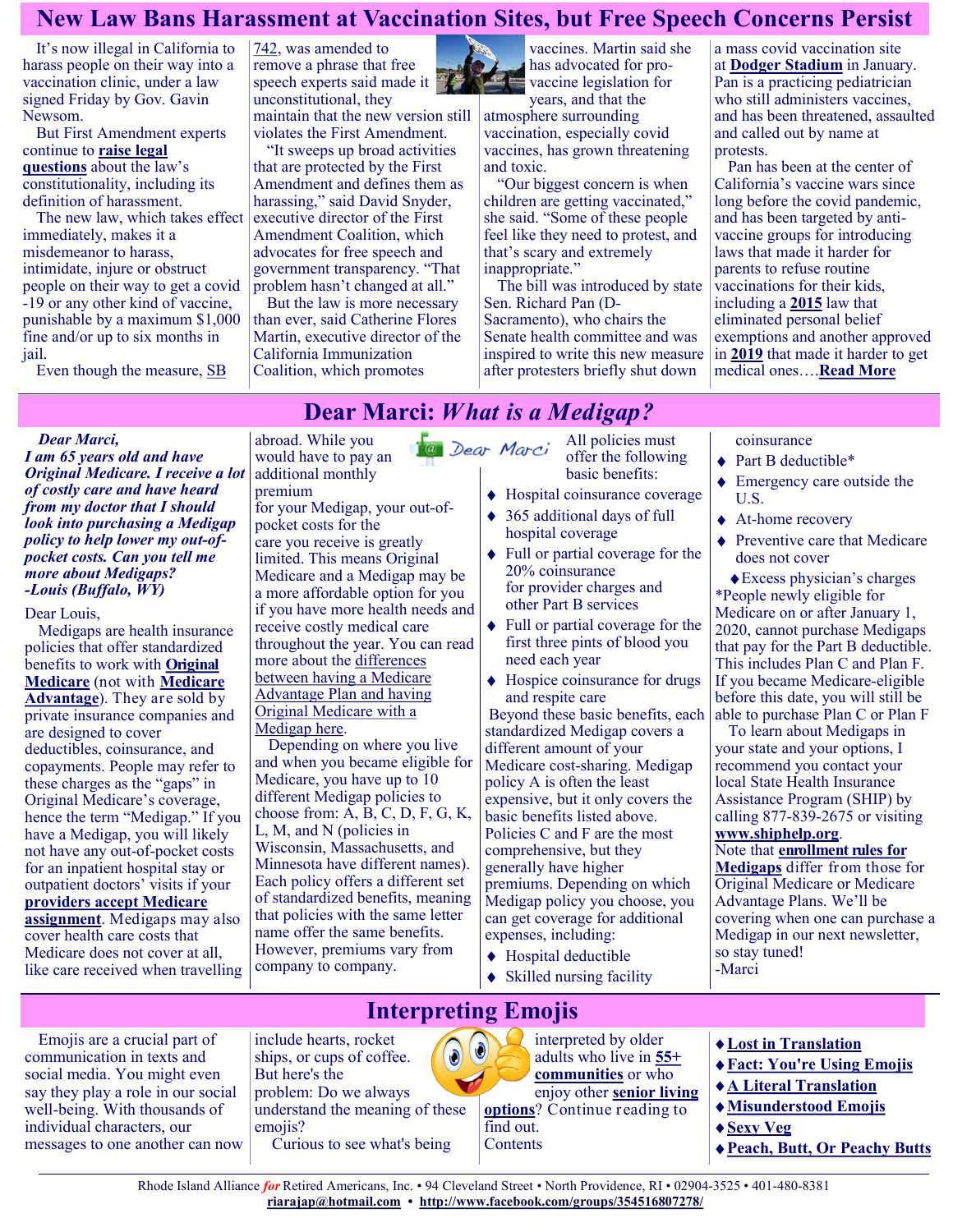# **RI ARA HealthLink Wellness News** Fractific Link Wellness



# **How to Notice Signs of Functional Decline in Seniors**

After a certain age, some level of decline should be expected year after year. In our forties and fifties, this decline is incremental. It happens slowly, and while it can affect our physical and mental performance, most of us are still able to live our lives comfortably. But in our sixties and beyond, decline begins to speed up. Eventually, seniors reach a point of functional decline. This is the point where elderly care is required for seniors to live comfortably and safely.

Unfortunately, it can be hard to spot functional decline. While decline accelerates in seniors, it still happens gradually enough that functional decline can go unnoticed. As a result, seniors who require elderly care in some form — either from family caregivers, **in-[home elderly](https://www.visitingangels.com/office-locator)  [care professionals](https://www.visitingangels.com/office-locator)**, or facility living — end up without the support they need. So how can you spot signs of

functional decline in elderly adults?

**Learn the Signs of Functional Decline**

To determine whether or not your loved one may need elderly care or another senior service, you need to know the signs of functional decline. Keep in mind that functional decline relates to physical and cognitive function, so you need to be aware of the signs of decline for both.

**Signs of Physical Decline Limited mobility • Change in posture/gait • Frailty/lack of strength • Poor coordination • Difficulty breathing • Limited stamina • Exhaustion Poor balance • Pain/soreness • Signs of injury**

**Signs of Cognitive Decline Memory problems • Mixed-up words • Confusion • Aggression • Irritability • Anxiety • Inexplicable behavior • Poor self-care • Poor housekeeping • Change in financial habits**



**Monitor Your Loved One for Signs** People sometimes miss

signs of decline because they don't know what to look for. But more often, people miss them because they aren't really looking. Decline happens gradually enough that family members fail to recognize the point where elderly care may be necessary. To help prevent this from happening, family members should be making a conscious effort to monitor their elderly loved ones and track changes in their functional abilities.

One strategy is to take stock of the things your loved one has difficulty with over the course of a typical week or month. You can do this mentally, or you might consider taking private notes. This will allow you to compare how your loved one is functioning now compared to the past. Gradual changes become much more stark if you can compare how well they're doing

now to six months or a year ago.

You may also wish to have conversations with family members. Sometimes, individual family members each notice different signs of decline, but nobody notices all of them. Conversations with your loved one will also give you a better sense of the areas where they feel they're having the most trouble. These conversations can also give insight into signs of decline that occur in private.

Should you determine that your loved one is suffering from functional decline, you may wish to explore elderly care options. If you are considering in-home elderly care, we invite you to **[contact your local Visiting](https://www.visitingangels.com/office-locator)  [Angels](https://www.visitingangels.com/office-locator)**. Th care coordinators at our local offices will be happy to provide guidance about coping with decline, speak with you about your care options, and schedule your loved one for a free, in-home elderly care assessment.

# **Expert Panel Backs Off Recommendation for Aspirin to Prevent Heart Trouble**

(HealthDay News) Most people shouldn't bother taking daily low-dose aspirin to reduce their risk of a first heart attack or stroke, the nation's leading panel of preventive medicine experts announced Tuesday.

The U.S. Preventive Services Task Force (USPSTF) issued a draft recommendation that essentially backs off its previous advice urging many folks to consider taking low-dose aspirin to prevent heart disease.

If the proposal is adopted, the task force would recommend against low-dose aspirin use to prevent heart problems for people 60 and older.

The choice for people between 40 and 59 would be between themselves and their doctor, but the task force warns that the "net benefit of aspirin use in this group is small."

"Persons who are not at increased risk for bleeding and are willing to take low-dose

aspirin daily are more likely to benefit," the draft recommendation says.

The change reflects new data showing that daily aspirin does little to prevent a first heart attack or stroke, but greatly increases the risk of potentially serious side effects like bleeding.

The proposal would not change guidelines for people taking aspirin to prevent a second heart attack.

"There's no longer a blanket statement that everybody who's at increased risk for heart disease, even though they never had a heart attack, should be on aspirin," task force member Dr. Chien-Wen Tseng told The New York Times. "We need to be smarter at matching primary prevention to the people who will benefit the most and have the least risk of harms." Tseng is research director of family

**Manual** medicine and community

**BAYER** BAYER health at the University of Hawaii. While aspirin is a very

effective blood thinner that can prevent blood clots from clogging arteries and causing a heart attack or stroke, heart experts have constantly weighed that benefit against the risk of internal bleeding.

New data suggest that "the increased risk of bleeding associated with aspirin use occurs relatively quickly after initiating aspirin," with the absolute risk of bleeding increasing with age, the USPSTF says in its draft recommendation.

A low dose is between 81 milligrams and 100 milligrams.

One of the main goals of the proposed recommendations, Tseng told the Washington Post, is "to get people to talk with their clinicians instead of just buying a bottle off the shelf and

saying, 'I should be on aspirin.' " The USPSTF's current advice regarding aspirin use in preventing heart disease was issued in 2016.

At that time, it recommended low-dose aspirin for 50- to 59 year-olds who had a 10% or greater risk of a heart attack or stroke over the next decade. These folks should also have no increased risk for bleeding, a life expectancy of at least 10 years, and be willing to keep up with their daily aspirin regimen. The current recommendations say people between the ages of 60 and 69 have an individual choice to take aspirin if they have a 10% or higher risk of a potentially fatal heart-related event within the next decade….**[Read More](https://consumer.healthday.com/10-12-expert-panel-rescinds-recommendation-for-low-dose-aspirin-to-prevent-heart-trouble-cancer-2655282173.html)**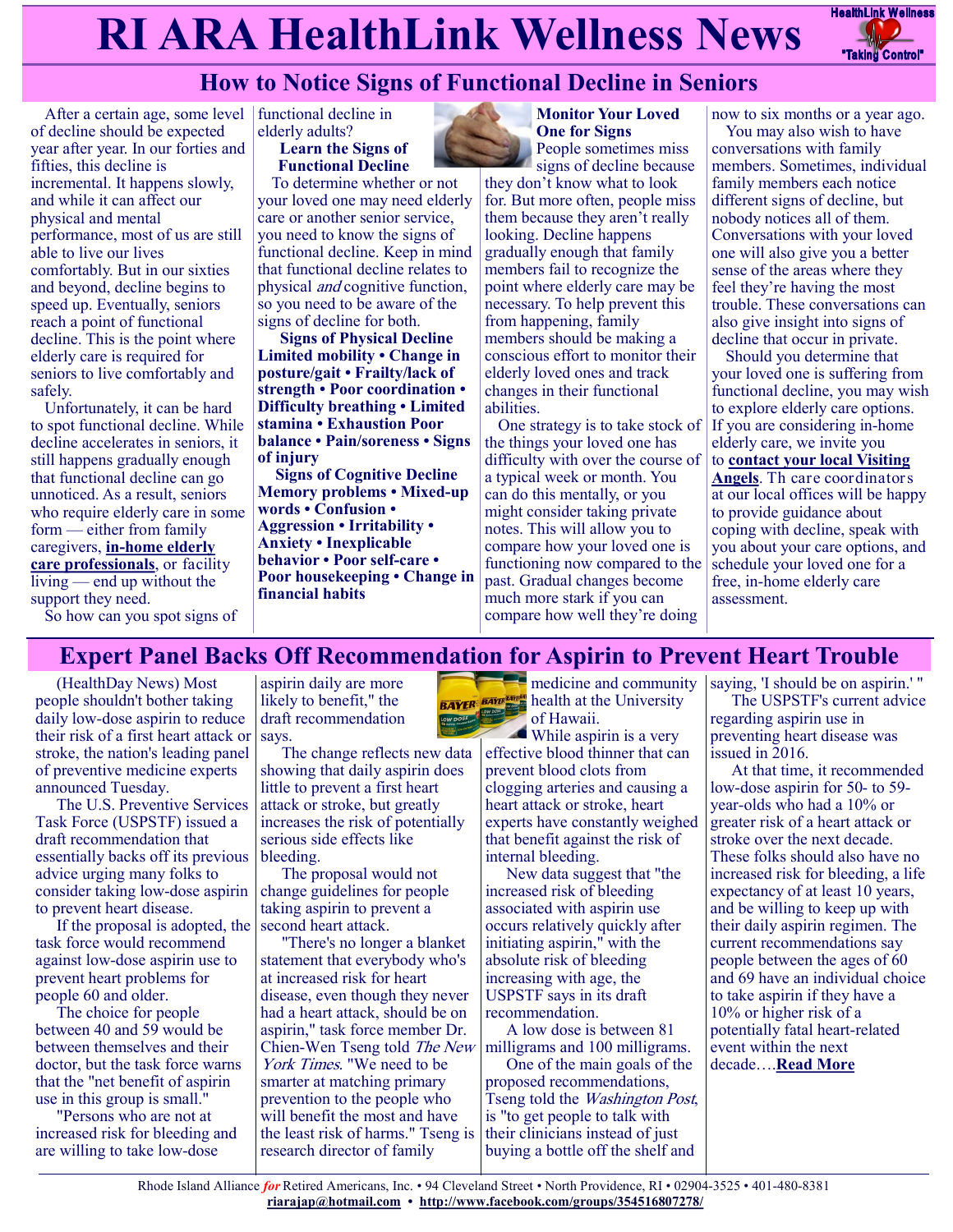## **CDC Urges Flu Shots as Survey Shows Half of Americans Don't Plan on It**

(HealthDay News) -- A new survey showing that nearly half of U.S. adults are not likely to get a flu shot this season has prompted federal health officials to urge all Americans to get the flu vaccines.

Even more troubling is that the poll of 1,110 respondents aged 18 and older also found that nearly 1 in 4 of those at high risk for flu-related complications said they don't intend to get a flu shot, The New York Times reported.

Overall, 61% of respondents agreed that vaccination provides the best protection against the flu, but 44% said they either didn't intend to get a shot or were unsure whether they would get one.

The survey was commissioned by the National Foundation for Infectious Diseases.

Overall vulnerability to flu could be higher in the United States this year due to "relaxed COVID-19 mitigation strategies, increased travel and the reopening of schools," the foundation's medical director, Dr. William Schaffner, told the Times.

The severity of the upcoming flu season is unclear, but other respiratory infections have already returned, Dr. Rochelle Walensky, head of the U.S. Centers for Disease Control and Prevention, said during a Thursday news briefing to release the survey data.



She noted that because last year's flu season was so mild, people don't have the natural

immunity to the flu they might have gained if they'd gotten sick, the Times reported.

Everyone age 6 months and older should get a flu shot, Walensky advised.

"The COVID-19 pandemic is not over, and the risk of both flu and COVID-19 circulating could put additional strain on hospitals and frontline health care professionals," she warned.

Walensky also raised alarms about a decline in the flu vaccination rates among young children, to 59 percent from 64 percent the year before. In the 2019-2020 season, she said, 199 children died from the flu, about 80 percent of whom were not vaccinated.

This year's overall U.S. flu vaccination rate of about 52% is similar to last year's, but there's a "disparity gap" between whites (56%) and Blacks (43%), Walensky noted.

The survey did suggest that the COVID-19 pandemic has had a positive effect on behaviors that could help reduce the spread of the flu. Nearly half of the respondents said the pandemic has made them more likely to stay home from work or school if they're sick, and 54% said they would wear a mask at least sometimes during the flu season, the Times reported.

## **Many Older Americans Who Should Be Checking Blood Pressure at Home Aren't**

If you are over 50 and you have high blood pressure or a health condition for which blood pressure control is essential, athome blood pressure checks can avert medical emergencies.

The trouble is that too few of these people actually perform them, a new survey reveals.

"This poll shows that we have more work to do to encourage older adults with certain chronic health conditions to monitor their blood pressure," said Alison Bryant, senior vice president of research for AARP. "We know that the risk of high blood

pressure increases with age, so this is an important topic for older adults to discuss with a health provider."

The National Poll on Healthy Aging from the University of Michigan Institute for Healthcare Policy and Innovation surveyed more than 2,000 adults aged 50 to 80. It found that 60% said they were either taking medication to control their blood pressure or had a chronic health condition that requires blood pressure control, such as a history of stroke, heart disease, heart failure, diabetes or chronic

kidney disease.  $\Omega_{\ell}$  Of those patients, the 74% who said they had a home blood pressure monitor were more likely to check their blood pressure at home than those without a monitor.

But fewer than half of survey respondents with both a blood pressure-related health condition and a home blood pressure monitor said they checked their blood pressure at least once a week, and 19% said they never used their monitor.

Only about two-thirds of those who had blood pressure-related

health conditions who said their health providers encouraged them to check their blood pressure regularly did, according to the poll.

Of the older adults who said they check their blood pressure at home regularly, only 50% share the readings with a health provider

Of those with blood pressurerelated health conditions who didn't have a home blood pressure monitor, 54% said it was because they didn't think they needed it or had never considered it. …..**[Read More](https://consumer.healthday.com/b-10-11-many-older-americans-who-should-be-checking-blood-pressure-at-home-aren-t-poll-2655223353.html)**

As you get older, your doctor may recommend more vaccinations, also known as shots or immunizations, to help prevent certain illnesses.

**[Talk with your doctor](https://www.nia.nih.gov/health/discussing-health-decisions-your-doctor)** about which of the following vaccines you need. Make sure to protect yourself as much as possible by keeping your vaccinations up to date.

**COVID-19 vaccines [Coronavirus \(COVID](https://www.niaid.nih.gov/diseases-conditions/coronaviruses)-19)** is a respiratory disease that causes symptoms such as fever, cough, and shortness of breath. It can lead to serious illness and death. Studies show that COVID-19 vaccines are effective at keeping people from getting

# **Which vaccines do older adults need?**

COVID-19. Getting a COVID-19 vaccine will also help keep you from getting seriously ill even if you do get COVID-19. We are still learning how effective COVID-19 vaccines are against new variants of the virus. **[Read more about](https://www.cdc.gov/coronavirus/2019-ncov/vaccines/keythingstoknow.html)  COVID-[10 vaccine](https://www.cdc.gov/coronavirus/2019-ncov/vaccines/keythingstoknow.html)  [effectiveness.](https://www.cdc.gov/coronavirus/2019-ncov/vaccines/keythingstoknow.html)**

#### **Flu vaccines for older adults**

**[Flu](https://www.nia.nih.gov/health/all-about-flu-and-how-prevent-it)** — short for influenza is a virus that can cause fever, chills, sore throat, stuffy nose, headache, and muscle aches. Flu is very serious when it gets in your lungs. Older adults are at a higher risk for

developing serious complications from the flu, such as **[pneumonia](https://www.nia.nih.gov/health/vaccinations-older-adults#pneumonia)**.

### **Vaccines to help**

**prevent pneumonia** Pneumococcal disease is a serious infection that spreads from person to person by air. It often causes **[pneumonia](https://www.nhlbi.nih.gov/health-topics/pneumonia)  [in the lungs](https://www.nhlbi.nih.gov/health-topics/pneumonia)** and it can affect other parts of the body.

- Tetanus, diphtheria, and pertussis (whooping cough) vaccines
	- Tetanus, diphtheria, and pertussis are serious diseases that can lead to death.
- **Shingles vaccine for older adults [Shingles](https://www.nia.nih.gov/health/shingles)** is caused by the

same virus as chickenpox. If you had chickenpox, the virus is still in your body. The virus could become active again and cause shingles.

What are some side effects of getting a vaccine?

Common side effects for all these vaccines are mild and may include pain, swelling, or redness where the vaccine was given.

Before getting any vaccine, talk with your doctor about your health history, including past illnesses and treatments, as well as any allergies….**[Read More](https://www.nia.nih.gov/health/vaccinations-older-adults)  [on each of these vaccines](https://www.nia.nih.gov/health/vaccinations-older-adults)**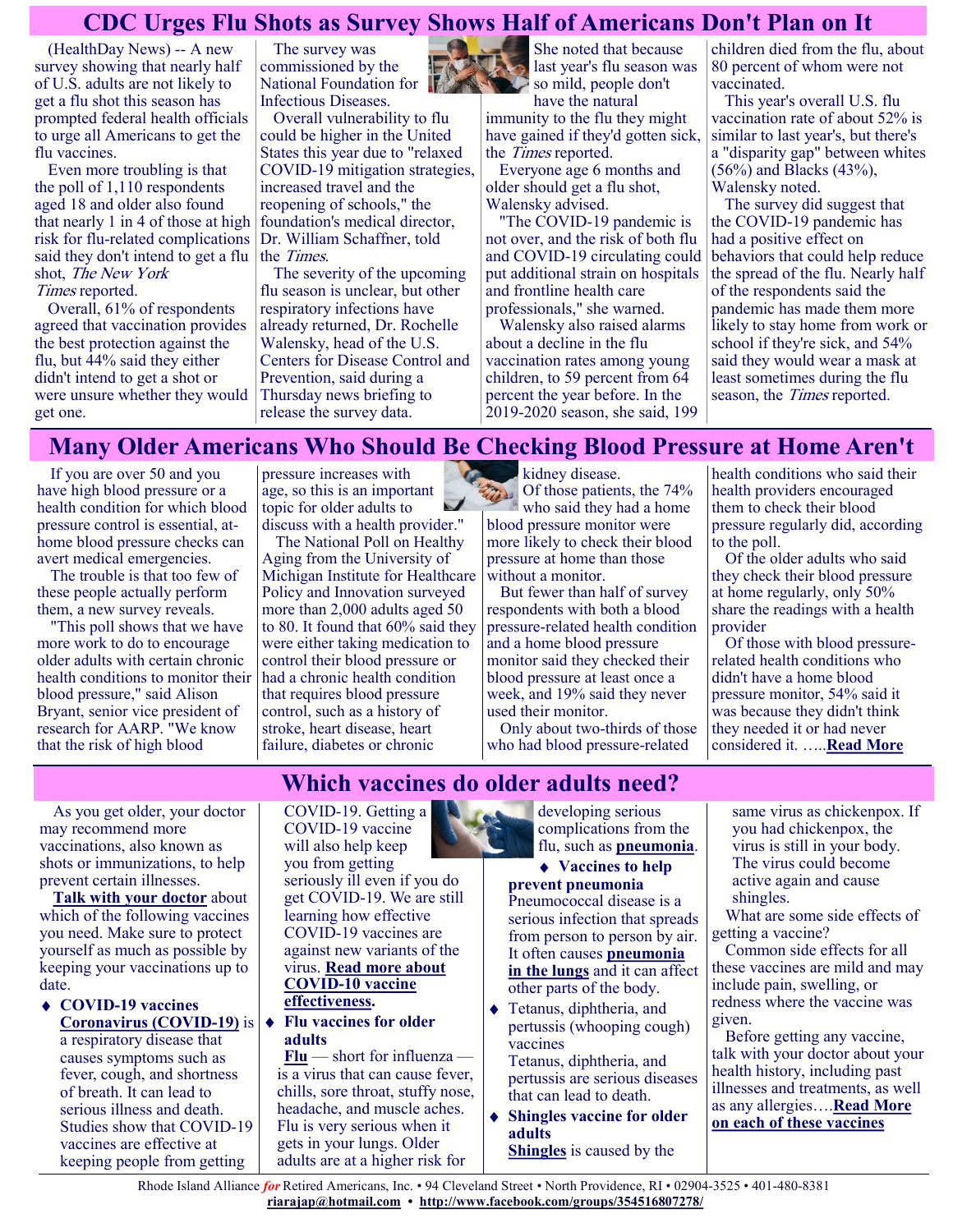## **As You Age, Your 'Microbiome' Changes**

The key to eternal youth may lie in our guts.

Advancing age seems to change the makeup of the microbiome in the small intestine, and in the future, it may be possible to tweak this bacterial milieu and boost longevity, new research suggests.

The gut microbiome is made up of trillions of microorganisms and their genetic material. The diversity of these organisms is believed to play a role in promoting health and well-being.

With normal aging, the bacteria in the small intestine shift from microbes that prefer oxygen (aerobic bacteria) to those that can survive with less oxygen (anaerobic bacteria). There is also an increase in coliform bacteria in relation to other organisms with advancing age, the study showed.

The new study is observational and not designed to say how, or even if, these changes affect aging. "We don't have correlations here in terms of cause and effect," said study coauthor Dr. Ruchi Mathur. She is an endocrinologist and director of the Cedars-Sinai Diabetes Outpatient Treatment & Education Center in Los Angeles.

For this study, the researchers looked at microbial changes that occur in the small intestine with chronological age, medication use, and diseases in people aged 18 to 80.

The small intestine is located further up the digestive tract and is about 20 feet long. "It is where really cool stuff happens. It's more metabolically active and may play a greater role in human health and diseases than the



large bowel," Mathur said. Previously, the same

team mapped the microbiome of the entire gastrointestinal system and noted pronounced differences along the digestive tract.

When researchers compared bacterial populations in the small intestines based on age alone, the oldest individuals in the study had a more significant shift from aerobic to anaerobic bacteria and a greater proportion of coliform bacteria compared with their younger counterparts.

Coliforms can become too abundant in the small bowel with age and exert a negative influence on the rest of the microbial population. "They are like weeds in a garden," Mathur said.

The number of medications a person took and the number of

diseases they had were associated with other changes in bacterial diversity in the small intestine. "Certain microbial populations are influenced more by medications, while others are more affected by certain diseases," she said. "We have identified specific microbes that appear to be only influenced by the chronological age of the person."

If future studies validate these findings, treatments targeting the bacterial changes linked to aging alone may help prolong life. "If we can tease out the organisms that increase with chronological age, we can develop specific targets to manipulate them and see if we can make changes in longevity," Mathur said.

The next step is to see if the findings hold in people aged 80 to 100, she said….**[Read More](https://consumer.healthday.com/here-s-how-aging-harms-your-gut-bacteria-2655204769.html)**

## **Could Too Little Iron Boost Your Risk for Heart Disease?**

Iron is vital to health, and too little in your diet might lead to heart disease, European researchers report.

They said about 1 in 10 new cases of heart disease in middleaged people might be prevented if they had sufficient levels of iron in their diets.

"Our findings are based on an observational study and can therefore only report on associations, not on causality," said lead researcher Dr. Benedikt Schrage.

"This being said, our findings indicate that iron deficiency might be a suitable target for preventive measures in the general population and support the conduction of trials which explore the efficacy of iron supplementation in individuals with functional iron deficiency," said Schrage, of the general and interventional cardiology department at University Medical Center in Hamburg, Germany.

**The connection** between iron deficiency and heart disease isn't clear. But iron is

essential for equilibrium in the body and energy metabolism, which might be a potential link, Schrage said.

People who are deficient in iron usually don't consume enough of the mineral in their diet or can't process the iron they do get, he said. Iron-rich foods include meat; poultry; eggs; seafood, including tuna, scallops and shrimp; vegetables such as spinach and sweet potatoes, and beans, according to the American Red Cross. Other good dietary sources include enriched breads and pasta, and fruits like strawberries and watermelon.

"Iron supplementation per se plays a minor role, as long as the overall uptake is sufficient," Schrage said. "However, some individuals might not be able to absorb enough iron via the intestines. For these individuals, intravenous iron therapy might be an option."...**[Read More](https://consumer.healthday.com/10-6-could-too-little-iron-be-boosting-heart-disease-rates-2655217783.html)**

## **Another Barrier for Black and Hispanic People: Good Mental Health Care**

Living with a mental health disorder isn't easy. It can carry the weight of stigma, making you feel different. For people who face racial and ethnic discrimination, experts say the added "otherness" of mental illnesses may prove one hurdle too many in reaching the help they need.

"They might not want to share that they are having a problem with members of their family or community, for fear of being discriminated against or treated differently," said Alice Villatoro, an assistant professor in the public health program at Santa

Clara University in California. "They are already treated as an 'other' as a minority, and don't want to add to that."

Fear of discrimination and stigma is just one of the many complex barriers contributing to disparities in who gets mental health care, a gap that research shows widens as severity of mental illnesses grows. It can carry long-term consequences. A recent scientific statement from the American Heart Association analyzed a large body of research showing a strong link



**Physical well-being**<br>**Anxiety**<br>and the impact of and the impact of psychological stress on

heart and brain health. While the rates of mental health disorders, conditions ranging from mild to moderate depression and anxiety to more severe and pervasive conditions such as schizophrenia, are similar across races and ethnicities, research shows white adults are nearly twice as likely to receive mental health services as Black or Hispanic adults.

When they do receive care, research shows they are treated

differently than their white peers. Black adults are less likely to be offered medication or behavioral therapy and are more likely to be incarcerated than any other racial or ethnic group as a result of a mental illness, according to the American Psychiatric Association. Black, Hispanic, Asian, American Indian and Alaskan Native adults with serious mental illnesses also are more likely to be overdiagnosed with conditions such as schizophrenia and to be involuntarily hospitalized when they seek care….**[Read More](https://consumer.healthday.com/aha-news-another-barrier-for-black-and-hispanic-people-good-mental-health-care-2655237366.html)**